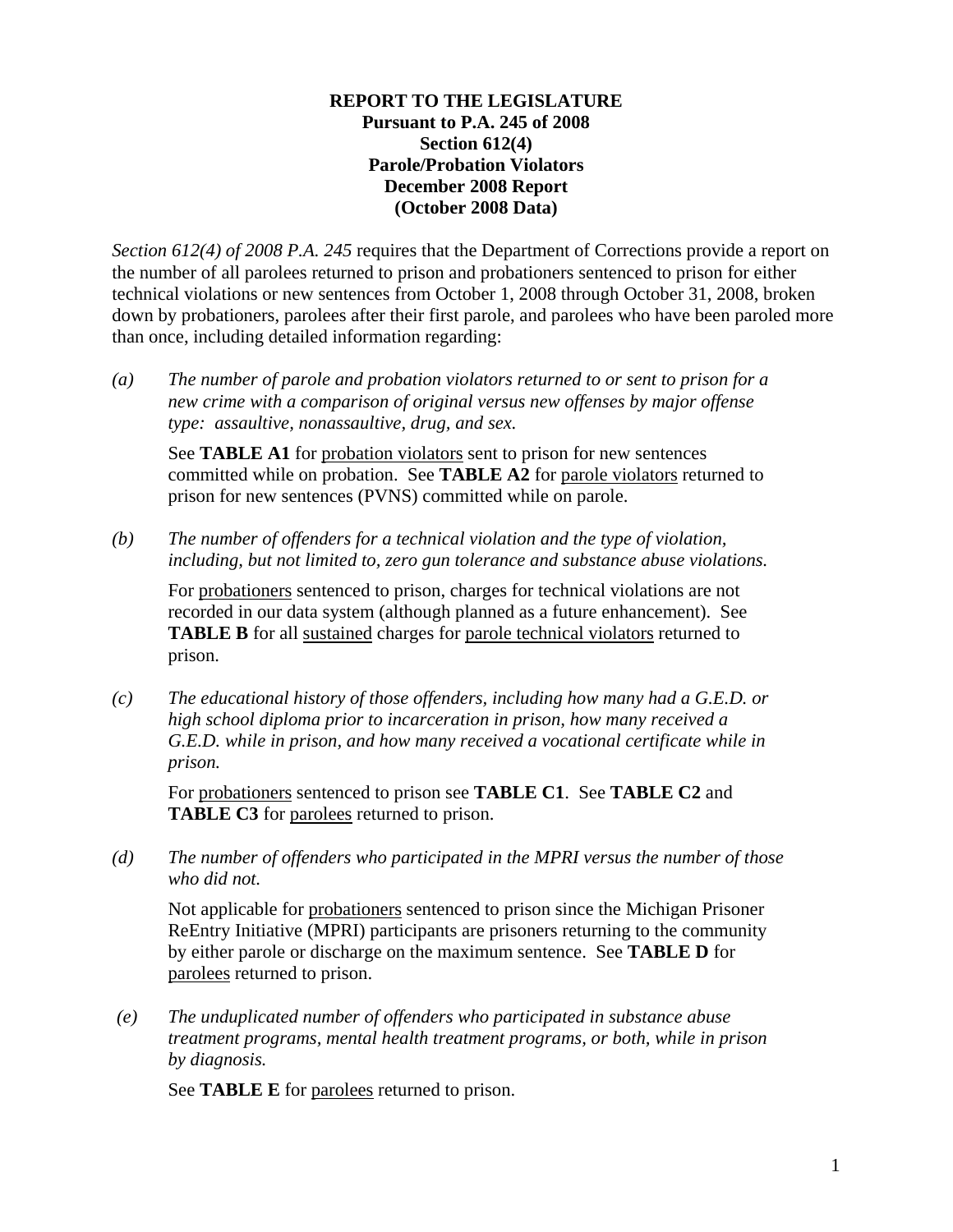# **SUMMARY TABLE**

# **A. Probationers Committed to Prison by Commitment Type**

### **October 1, 2008 - October 31, 2008**

| <b>Commitment Type</b>                 | N   |  |
|----------------------------------------|-----|--|
| <b>Probation Violator Technical</b>    | 100 |  |
| <b>Probation Violator New Sentence</b> | 159 |  |
| Total                                  | 259 |  |

# **B. Parole Violators Returned to Prison by Return Type \***

| <b>Return Type</b>                                                      | <b>First Parole</b> | Reparoles | Гоtal      |
|-------------------------------------------------------------------------|---------------------|-----------|------------|
| <b>Parole Violator Technical</b><br><b>Parole Violator New Sentence</b> | 116<br>142          | 56<br>40  | 172<br>182 |
| Гоtal                                                                   | 258                 | 96        | 354        |

### **October 1, 2008 - October 31, 2008**

\* Excluding 2 PVNS commitment for a prior offense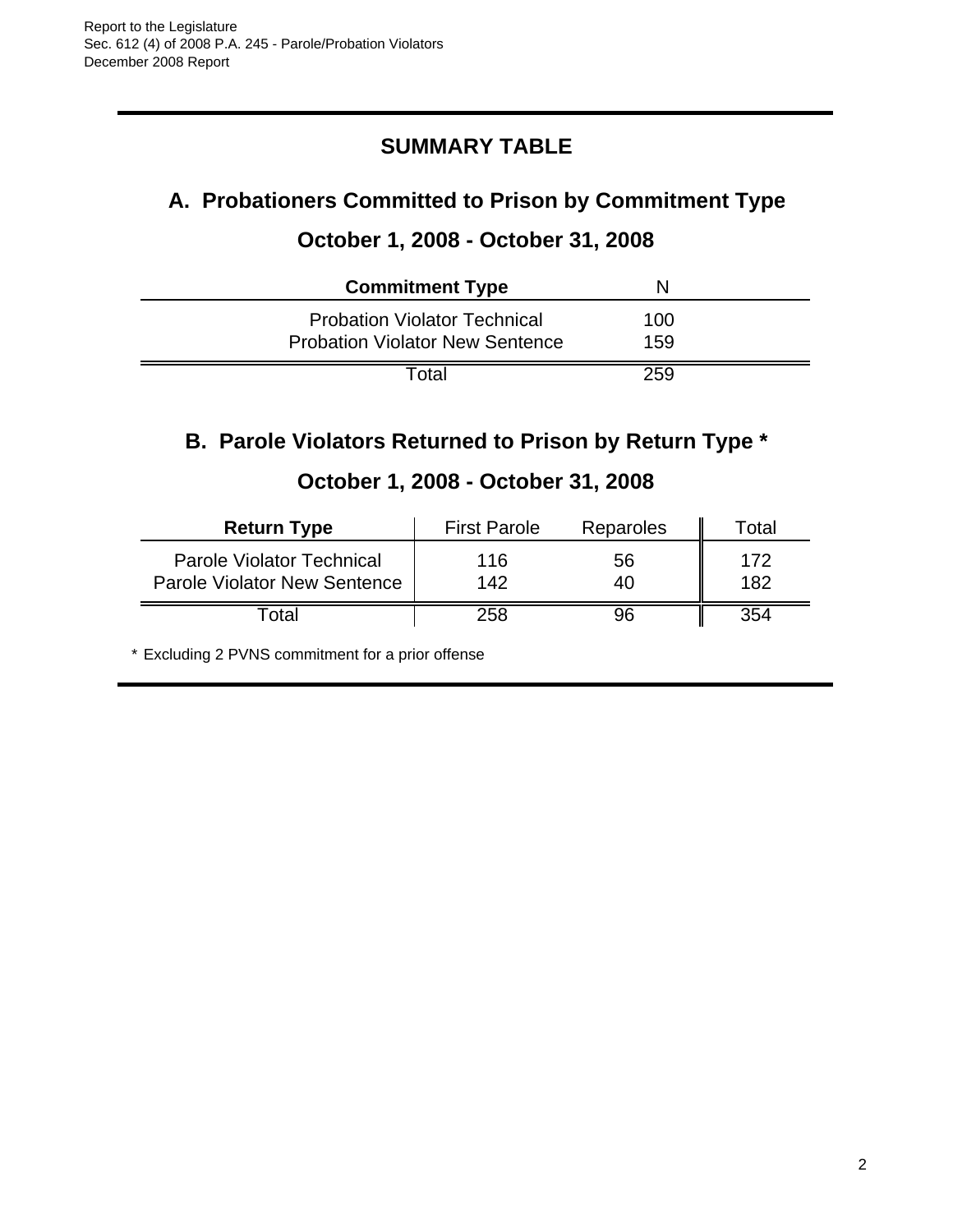#### **TABLE A1: Probation Violators Sent to Prison For New Sentences Committed while on Probation By Original Crime versus New Crime:**

|                            | <b>New Crime on Probation</b> |            |      |               |       |
|----------------------------|-------------------------------|------------|------|---------------|-------|
| <b>Original Probation</b>  |                               | Other      |      | Other         |       |
| <b>Crime</b>               | <b>CSC</b>                    | Assaultive | Drug | Nonassaultive | Total |
| <b>CSC</b>                 |                               |            |      |               | 2     |
| <b>Other Assaultive</b>    |                               | 12         |      |               | 28    |
| Drug                       |                               | 19         | 18   |               | 47    |
| <b>Other Nonassaultive</b> | 3                             | 20         | 10   | 49            | 82    |
| Not Reported*              |                               |            |      |               |       |
| Total                      |                               | 51         | 29   | 68            | 159   |

### **October 1, 2008 - October 31, 2008**

Note: Probation technical violators sent to prison may have pending charges for offenses committed while on probation, but the above table includes only probation violators committed with a new sentence.

\* Most commonly due to out of state probation cases where the original probation offense is not recorded.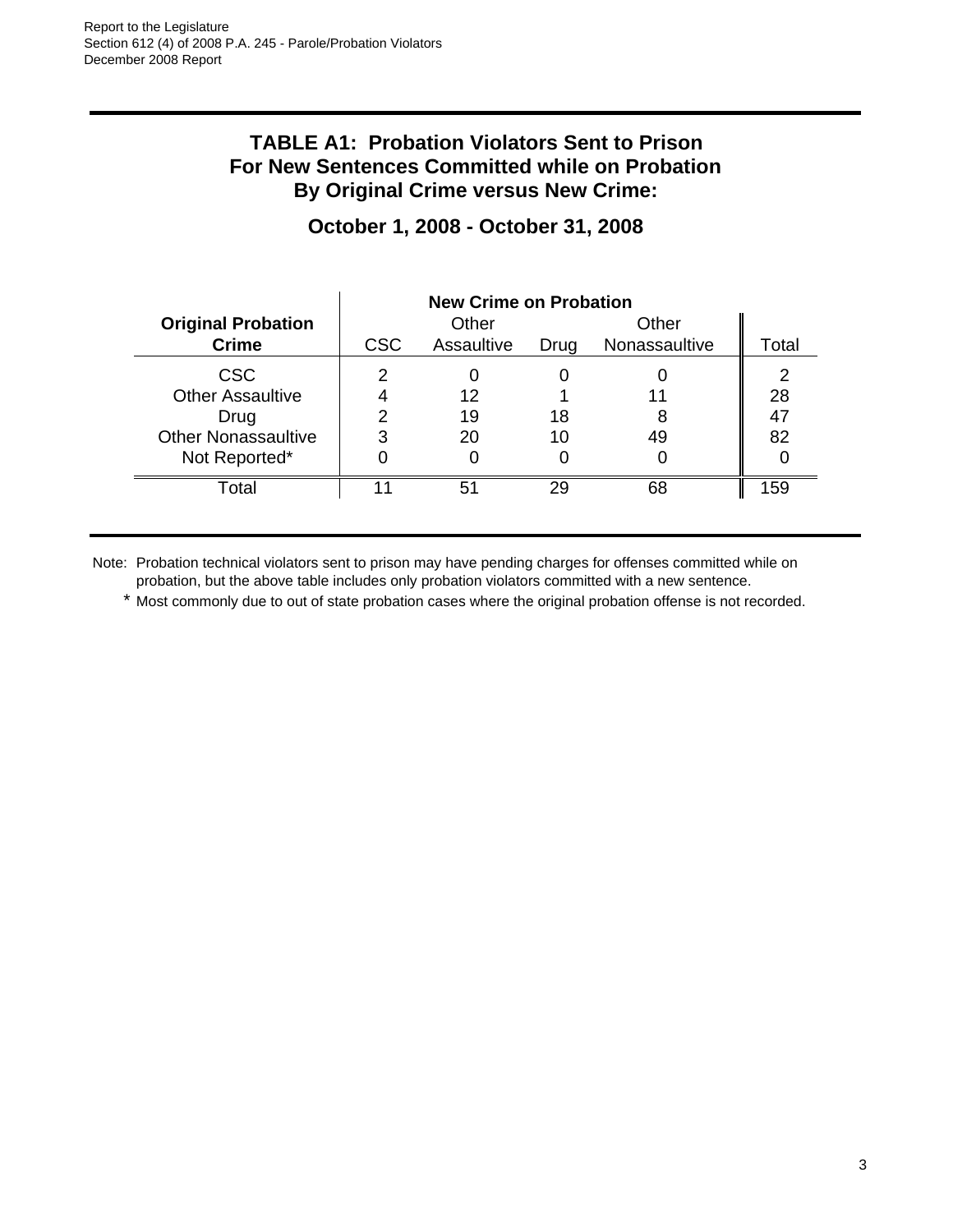#### **TABLE A2: Parole Violator New Sentence (PVNS) Intake First Parole versus Reparole By Original Crime versus New Crime:**

**October 1, 2008 - October 31, 2008**

# **PVNS - First Parole from Current Prison Term**

| <b>Original Crime</b>                         | <b>New Crime on Parole</b> |            |         |               |          |
|-----------------------------------------------|----------------------------|------------|---------|---------------|----------|
| from which                                    |                            | Other      |         | Other         |          |
| <b>Paroled</b>                                | <b>CSC</b>                 | Assaultive | Drug    | Nonassaultive | Total    |
| <b>CSC</b><br><b>Other Assaultive</b><br>Drug | 2                          | 14<br>6    | 5<br>11 | 16<br>3       | 37<br>22 |
| <b>Other Nonassaultive</b>                    |                            | 18         | 14      | 50            | 83       |
| Total                                         | 5                          | 38         | 30      | 69            | $\Delta$ |

# **PVNS - Reparole from Current Prison Term**

| <b>Original Crime</b>                                                       | <b>New Crime on Parole</b> |            |        |               |          |
|-----------------------------------------------------------------------------|----------------------------|------------|--------|---------------|----------|
| from which                                                                  |                            | Other      |        | Other         |          |
| <b>Paroled</b>                                                              | <b>CSC</b>                 | Assaultive | Drug   | Nonassaultive | Total    |
| <b>CSC</b><br><b>Other Assaultive</b><br>Drug<br><b>Other Nonassaultive</b> |                            |            | 2<br>3 | 8             | 17<br>18 |
| Total                                                                       |                            | 15         |        | 17            | 40       |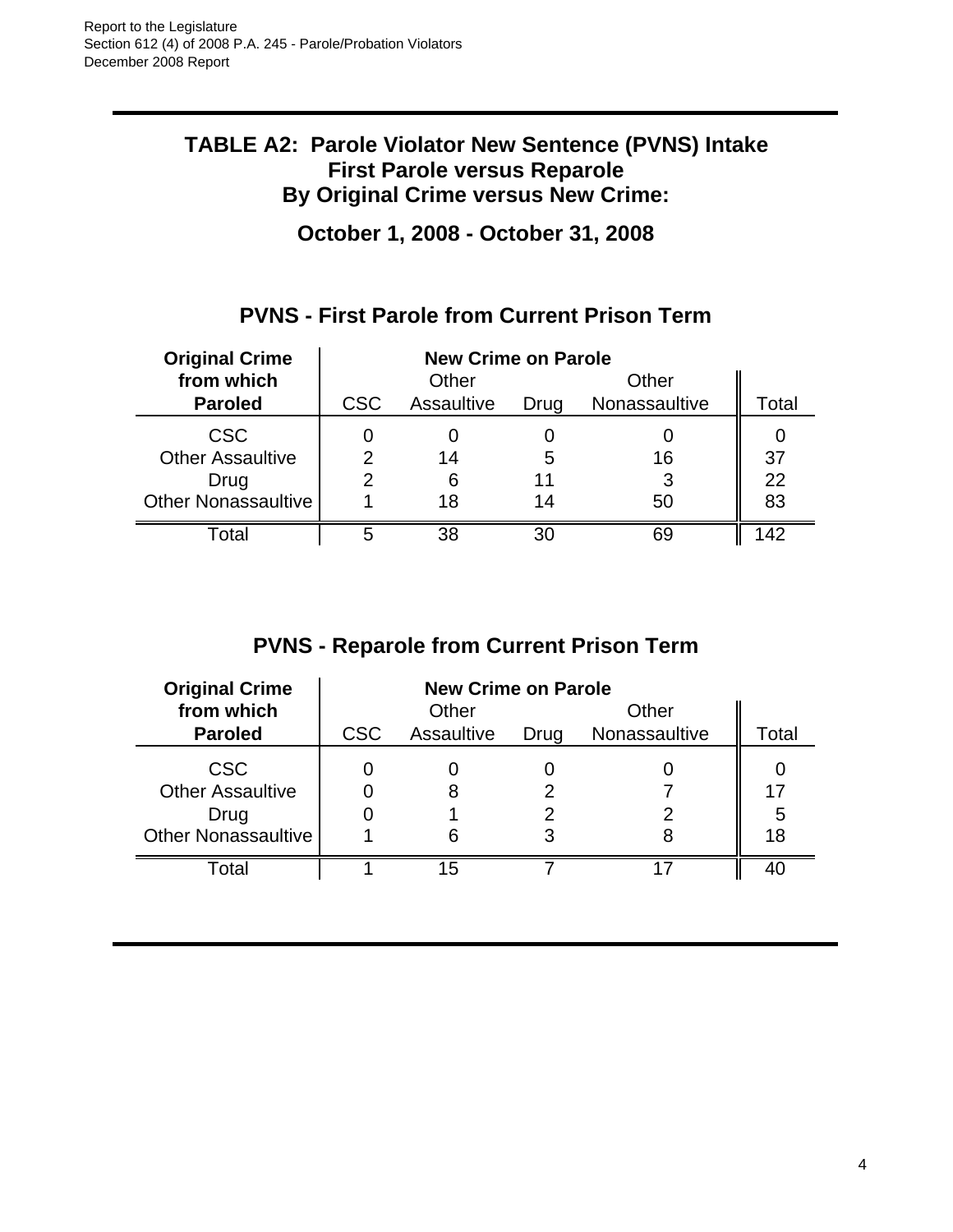# **TABLE B: All Sustained Charges for Parole Violator Technical Returns to Prison\***

#### **First Parole from Current Prison Term**

**October 1, 2008 - October 31, 2008**

| Charges*                                                        | N              |
|-----------------------------------------------------------------|----------------|
| 01 Contact agent no later than first business day after release | 44             |
| 02 Must not change residence                                    | 21             |
| 03 Must not leave state                                         | 13             |
| 04 Not engage in any behavior that constitutes a violation      | 147            |
| 05 Comply with alcohol and drug testing ordered by field agent  | $\overline{2}$ |
| 06 Not associate with anyone you know to have a felony record   | 3              |
| 07 Must not own or possess a firearm                            | 13             |
| 07 Must not own, possess or use any object as a weapon          | $\mathbf{1}$   |
| 08 Must not own, possess or use any object as a weapon          | $\overline{7}$ |
| 09 Must comply special conditions, written and verbal order.    | $\mathbf{1}$   |
| 1.0 No contact with any child                                   | 3              |
| 1.11 Sex Offender registration, provide address data & ID       | $\overline{7}$ |
| 1.3 No romantic relationship with person associated w/child     | $\overline{2}$ |
| 1.4 Not purchase/possess/use sexually stimulating material      | 1              |
| 1.5 Treatment program (sex offender) as approved by agent       | 1              |
| 1.6 1,000' from schools and child care centers without approval | 5              |
| 1.6 1000' from student safety zone (kindergarten through 12th)  | $\overline{c}$ |
| 1.7 1,000' from parks/public pool/playground/arcades            | 1              |
| 1.7 500' from parks/public pool/playground/child care/pre-schls | 1              |
| 1.8 Must not have child clothing, toys or games                 | $\mathbf{1}$   |
| 10 Must comply w/special conditions, written and verbal orders  | 10             |
| 2.0 Not use/possess alcohol/intoxicants or in place served      | 23             |
| 2.1 Complete Sub Abuse or Re-Entry Program as referred by agent | $\mathbf{1}$   |
| 2.1 Complete Sub Abuse Treatment Program as referred by agent   | $\overline{7}$ |
| 2.3 Not own/possess paging device or cellular phone             | 1              |
| 3.4 Complete Program                                            | 6              |
| 3.4 Complete Sub Abuse Treatment Program as referred by agent   | 1              |
| 3.7 Complete tether program                                     | $\overline{7}$ |
| 4.16 Obey all court orders                                      | $\mathbf{1}$   |
| 4.4 Abide by a specified curfew as directed                     | 10             |
| 4.5 No contact/or within 500' home/school/employment of (name)  | 5              |
| 4.6 No contact                                                  | $\overline{c}$ |
| 5.0 May not drive without agent consent                         | $\mathbf{1}$   |
| 5.1 May not drive                                               | 5              |
|                                                                 |                |

\* Most parolees returned for Technical Violations have multiple charges.

Some parolees returned recently for Technical Violations may have pending charges not yet sustained. These numbers reflect only charges sustained through formal hearings.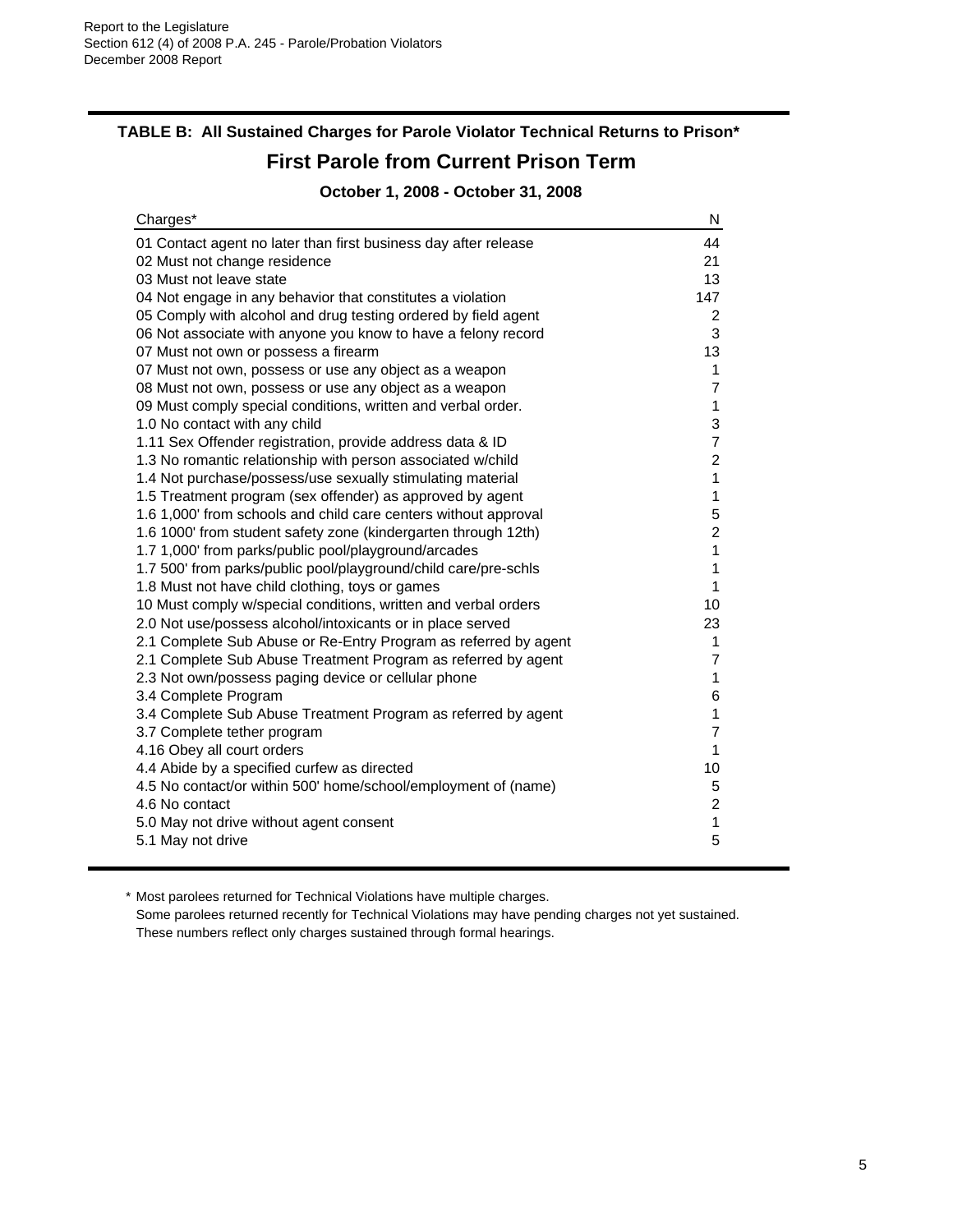#### **TABLE B (cont.): All Sustained Charges for Parole Violator Technical Returns to Prison\***

# **Reparole from Current Prison Term**

#### **October 1, 2008 - October 31, 2008**

| Charges*                                                        | N                         |
|-----------------------------------------------------------------|---------------------------|
| 01 Contact agent no later than first business day after release | 44                        |
| 02 Must not change residence                                    | 14                        |
| 03 Must not leave state                                         | 9                         |
| 04 Not engage in any behavior that constitutes a violation      | 128                       |
| 06 Not associate with anyone you know to have a felony record   | 3                         |
| 07 Must not own or possess a firearm                            | $\ensuremath{\mathsf{3}}$ |
| 07 Must not own, possess or use any object as a weapon          | 3                         |
| 08 Must not own, possess or use any object as a weapon          | 3                         |
| 09 Make earnest efforts to find and maintain employment         | $\mathbf 1$               |
| 09 Must comply special conditions, written and verbal order.    | $\mathbf 1$               |
| 1.0 No contact with any child                                   | $\overline{2}$            |
| 1.11 Sex Offender registration, provide address data & ID       | 14                        |
| 1.3 No romantic relationship with person associated w/child     | 1                         |
| 1.6 1000' from student safety zone (kindergarten through 12th)  | 1                         |
| 1.7 500' from parks/public pool/playground/child care/pre-schls | 1                         |
| 10 Must comply w/special conditions, written and verbal orders  | $\overline{2}$            |
| 2.0 Not use/possess alcohol/intoxicants or in place served      | 9                         |
| 2.1 Complete Sub Abuse or Re-Entry Program as referred by agent | 1                         |
| 2.1 Complete Sub Abuse Treatment Program as referred by agent   | 10                        |
| 2.3 Not own/possess paging device or cellular phone             | 1                         |
| 3.3 Treatment Program (mental health/other) approved by agent   | 1                         |
| 3.4 Complete Program                                            | 5                         |
| 4.4 Abide by a specified curfew as directed                     | 9                         |
| 4.5 No contact/or within 500' home/school/employment of (name)  | $\overline{2}$            |
| 5.1 May not drive                                               | $\mathbf{1}$              |
| 7.0 No checking account, charge account or credit card          | 4                         |
| 99.9 Parole Board Non-Standard Special Condition                | $\overline{2}$            |

\* Most parolees returned for Technical Violations have multiple charges.

Some parolees returned recently for Technical Violations may have pending charges not yet sustained. These numbers reflect only charges sustained through formal hearings.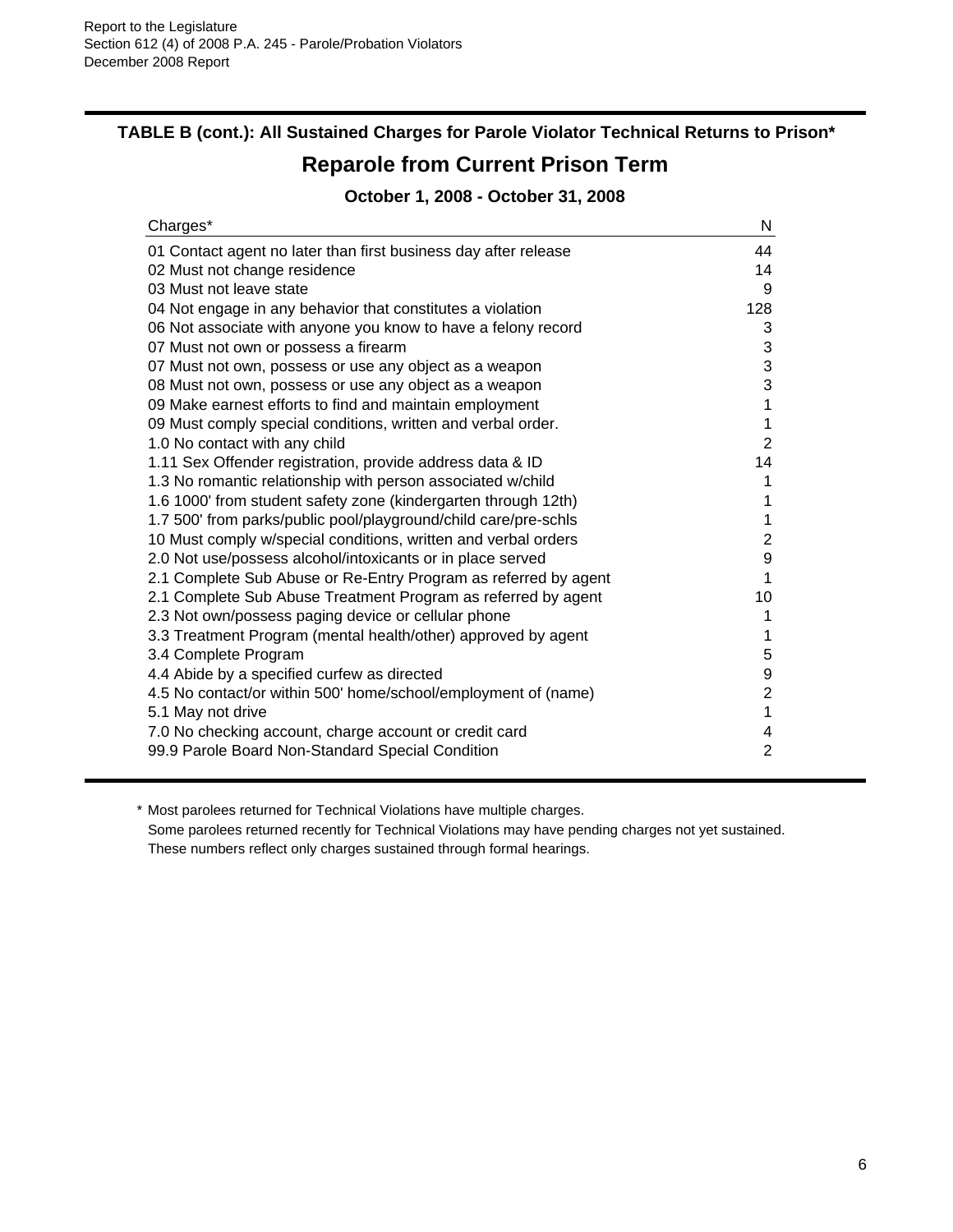# **TABLE C1: Probationers Committed to Prison by Commit Type By Academic Education Status at Time of Prison Admission**

# **October 1, 2008 - October 31, 2008**

| <b>Commitment Type</b>                 | No GED<br>or Diploma | At Least GED<br>or Diploma |               |
|----------------------------------------|----------------------|----------------------------|---------------|
| <b>Probation Violator Technical</b>    | 44.0%                | 56.0%                      | $\mathcal{P}$ |
| <b>Probation Violator New Sentence</b> | 45.9%                | 54.1%                      |               |

**\*** Reported academic education status for probation violators committed to prison is now based on data verified in the Offender Education Tracking System (OETS) rather than self-reporting at intake.

<sup>1</sup> Subject to pending verification of 1 cases

<sup>2</sup> Subject to pending verification of 2 cases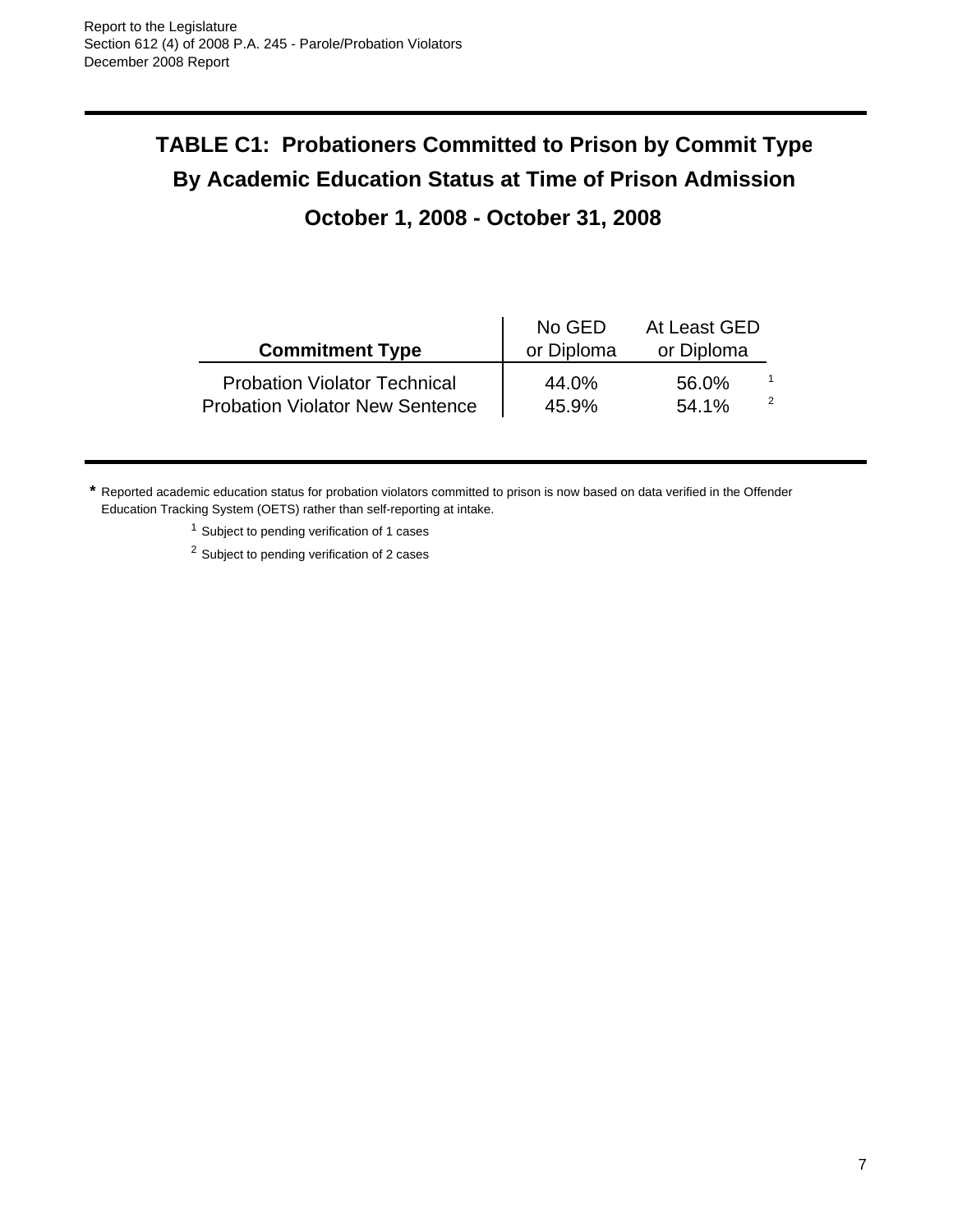#### **TABLE C2: Academic Education Status of Parolees Returned to Prison by Return Type**

#### **October 1, 2008 - October 31, 2008**

#### **First Parole from Current Prison Term**

|                                                           | <b>GED or Diploma*</b> |                |                          |                                 |              |
|-----------------------------------------------------------|------------------------|----------------|--------------------------|---------------------------------|--------------|
|                                                           | Pending                |                | <b>Before</b><br>Current | During<br>Current               | After        |
| <b>Return Type</b>                                        | Verification           | None           |                          | Prison Term Prison Term Paroled |              |
| Parole Violator Technical<br>Parole Violator New Sentence | 0.0%<br>1.4%           | 32.8%<br>26.1% | 43.1%<br>51.4%           | 21.5%<br>19.7%                  | 2.6%<br>1.4% |

#### **Reparole from Current Prison Term**

|                                                           |                         |               | <b>GED or Diploma*</b>   |                                                      |                    |
|-----------------------------------------------------------|-------------------------|---------------|--------------------------|------------------------------------------------------|--------------------|
| <b>Return Type</b>                                        | Pending<br>Verification | None          | <b>Before</b><br>Current | During<br>Current<br>Prison Term Prison Term Paroled | After              |
| Parole Violator Technical<br>Parole Violator New Sentence | $0.0\%$<br>$0.0\%$      | 32.1%<br>7.5% | 35.7%<br>62.5%           | 32.2%<br>30.0%                                       | $0.0\%$<br>$0.0\%$ |

\* New data has allowed increased accuracy in determining actual graduation dates which has resulted in shifts in %'s across return types as compared to previous months.

#### **TABLE C3: Parolees Returned to Prison by Return Type Who Received Vocational Certificates in Prison Prior to Parole**

#### **October 1, 2008 - October 31, 2008**

| <b>Parole Violator</b><br><b>Return Type</b> | First<br><b>Parole</b> | Reparole |
|----------------------------------------------|------------------------|----------|
| Parole Violator Technical                    | 15                     | 4        |
| Parole Violator New Sentence                 | 27                     | b        |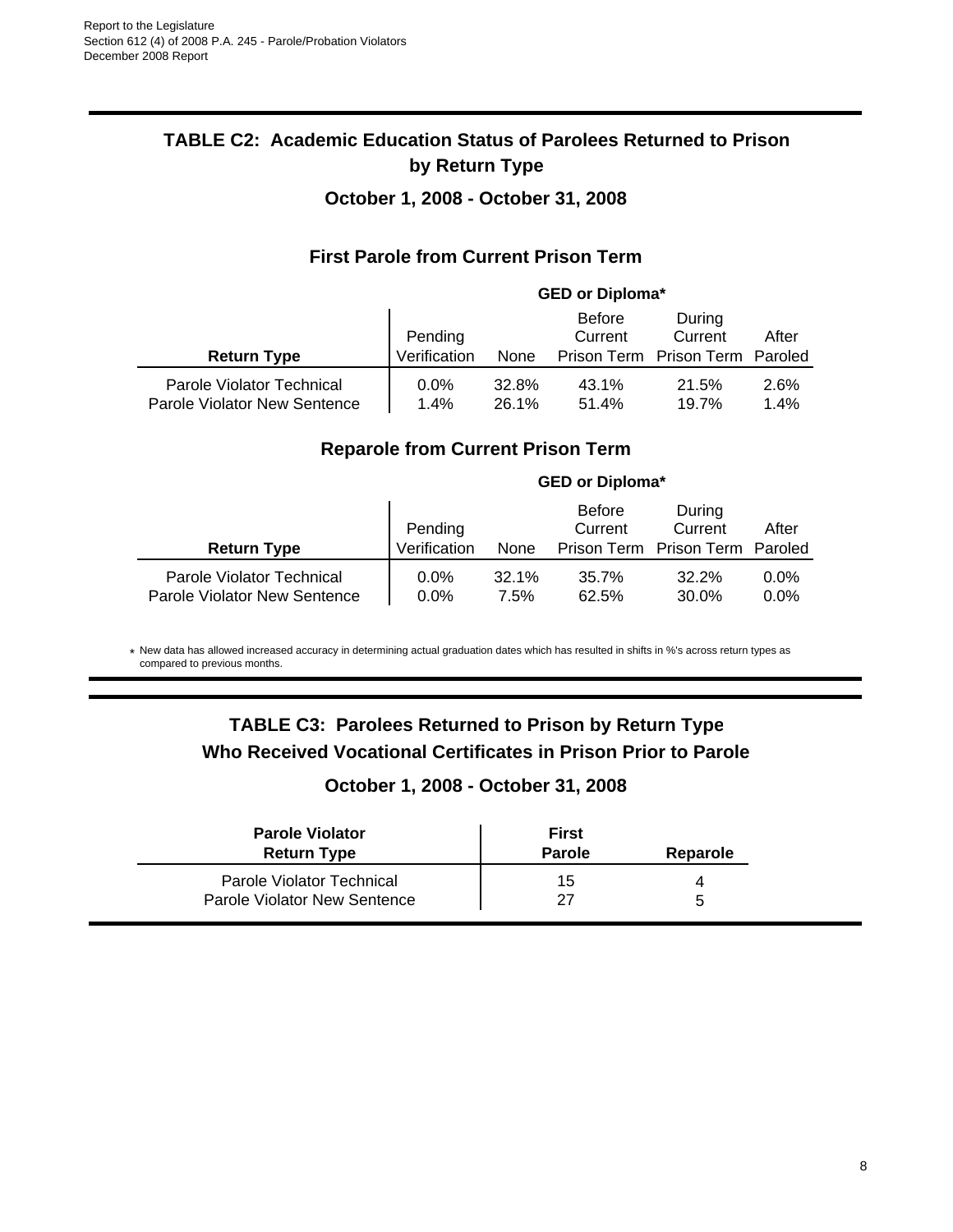# **TABLE D: Parolees Returned to Prison by Return Type By Whether Participated in the Michigan Prisoner ReEntry Initiative\* (MPRI)**

**October 1, 2008 - October 31, 2008**

### **First Parole from Current Prison Term**

|                                                                         |             | <b>Not</b>  |            |
|-------------------------------------------------------------------------|-------------|-------------|------------|
| <b>Return Type</b>                                                      | <b>MPRI</b> | <b>MPRI</b> | Total      |
| <b>Parole Violator Technical</b><br><b>Parole Violator New Sentence</b> | 41<br>51    | 75<br>91    | 116<br>142 |
| <sup>-</sup> otal                                                       | 92          | 166         | 258        |

# **Reparole from Current Prison Term**

| <b>Return Type</b>                                                      | <b>MPRI</b> | <b>Not</b><br><b>MPRI</b> | Total    |
|-------------------------------------------------------------------------|-------------|---------------------------|----------|
| <b>Parole Violator Technical</b><br><b>Parole Violator New Sentence</b> | 23<br>17    | 33<br>23                  | 56<br>40 |
| Гоtal                                                                   | 40          | 56                        | 96       |

\* The number of parolees engaged in the MPRI is increasing as the initiative is gradually brought up to scale statewide.